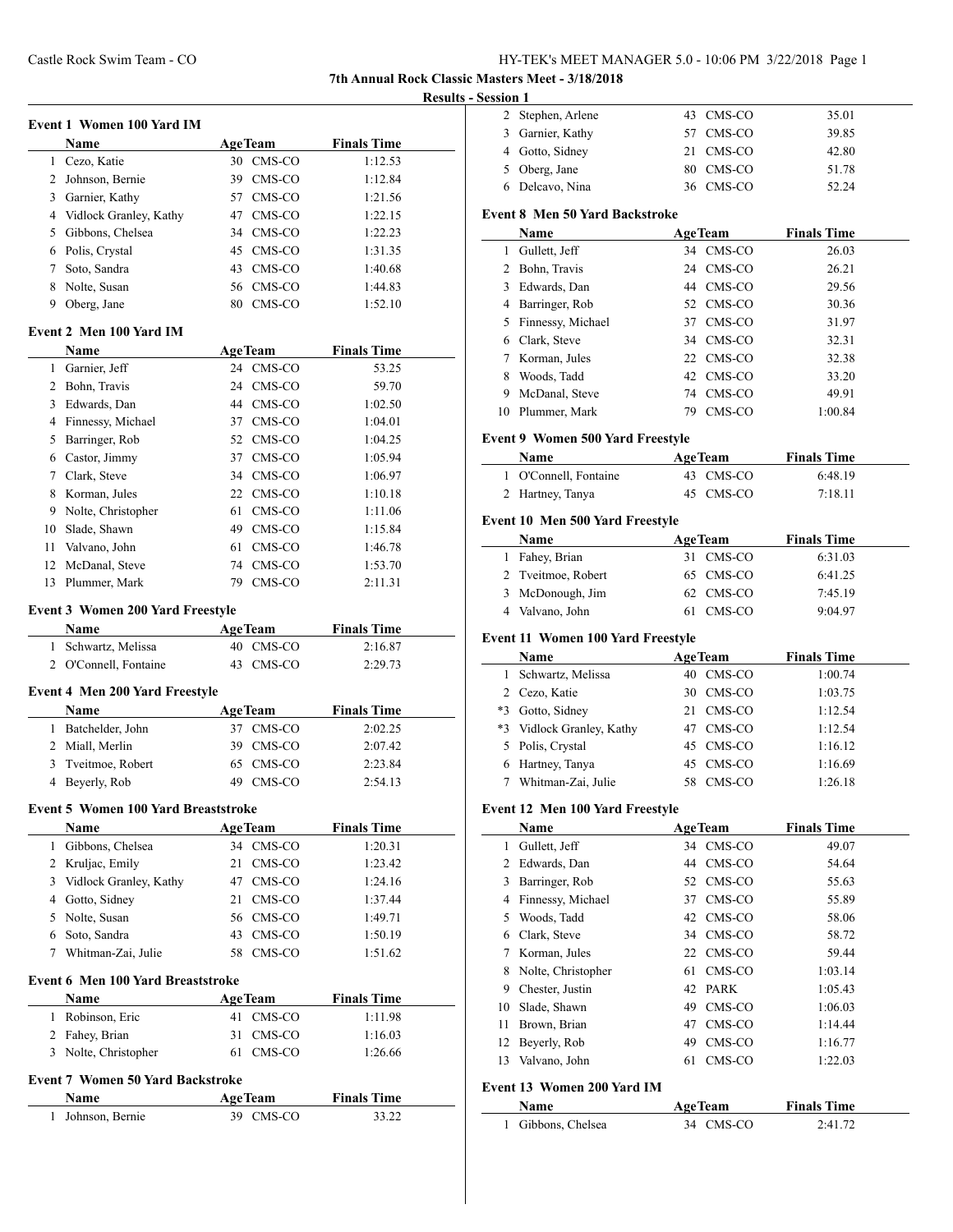**7th Annual Rock Classic Masters Meet - 3/18/2018**

 $\overline{\phantom{0}}$ 

### **Results - Session 1**

|      | (Event 13 Women 200 Yard IM)             |                             |                               |
|------|------------------------------------------|-----------------------------|-------------------------------|
|      | Name                                     | <b>AgeTeam</b>              | <b>Finals Time</b>            |
|      | 2 Kruljac, Emily                         | CMS-CO<br>21                | 2:46.45                       |
|      | 3 Polis, Crystal                         | 45 CMS-CO                   | 3:20.46                       |
|      | 4 Oberg, Jane                            | 80 CMS-CO                   | 4:18.74                       |
|      | Event 14 Men 200 Yard IM                 |                             |                               |
|      |                                          |                             |                               |
|      | Name<br>1 Batchelder, John               | <b>AgeTeam</b><br>37 CMS-CO | <b>Finals Time</b><br>2:19.36 |
|      |                                          |                             |                               |
|      | <b>Event 15 Women 50 Yard Freestyle</b>  |                             |                               |
|      | Name                                     | <b>AgeTeam</b>              | <b>Finals Time</b>            |
|      | 1 Cezo, Katie                            | 30 CMS-CO                   | 27.94                         |
|      | 2 Schwartz, Melissa                      | 40 CMS-CO                   | 28.04                         |
|      | 3 Garnier, Kathy                         | 57 CMS-CO                   | 28.51                         |
|      | 4 Stephen, Arlene                        | 43 CMS-CO                   | 29.73                         |
|      | 5 Gibbons, Chelsea                       | 34 CMS-CO                   | 30.34                         |
|      | 6 Gotto, Sidney                          | CMS-CO<br>21                | 33.28                         |
|      | 7 Polis, Crystal                         | 45 CMS-CO                   | 33.56                         |
|      | 8 Hayes, Laurie                          | 42 CMS-CO                   | 34.98                         |
|      | 9 Chally, Katie                          | 30 CMS-CO                   | 35.36                         |
|      | 10 Whitman-Zai, Julie                    | 58 CMS-CO                   | 37.23                         |
| 11 - | Soto, Sandra                             | 43 CMS-CO                   | 38.74                         |
|      | 12 Hartney, Tanya                        | 45 CMS-CO                   | 38.81                         |
|      | 13 Nolte, Susan                          | 56 CMS-CO                   | 39.81                         |
|      |                                          |                             |                               |
|      | Event 16 Men 50 Yard Freestyle           |                             |                               |
|      | Name                                     | <b>AgeTeam</b>              | <b>Finals Time</b>            |
|      | 1 Garnier, Jeff                          | 24 CMS-CO                   | 21.36                         |
|      | 2 Gullett, Jeff                          | 34 CMS-CO                   | 22.76                         |
|      | 3 Bohn, Travis                           | 24 CMS-CO                   | 23.46                         |
|      | 4 Robinson, Eric                         | CMS-CO<br>41                | 24.84                         |
|      | 5 Finnessy, Michael                      | 37 CMS-CO                   | 25.20                         |
|      | 6 Castor, Jimmy                          | 37 CMS-CO                   | 25.48                         |
|      | 7 Clark, Steve                           | 34 CMS-CO                   | 26.65                         |
|      | 8 Woods, Tadd                            | 42 CMS-CO                   | 26.82                         |
|      | 9 Korman, Jules                          | 22 CMS-CO                   | 27.36                         |
|      | 10 Tveitmoe, Robert                      | 65 CMS-CO                   | 28.34                         |
| 11 - | Chester, Justin                          | 42 PARK                     | 28.56                         |
|      | 12 Fahey, Brian                          | CMS-CO<br>31                | 28.81                         |
|      | 13 Slade, Shawn                          | 49<br>CMS-CO                | 29.79                         |
|      | 14 Valvano, John                         | 61<br>CMS-CO                | 35.69                         |
|      | 15 Brown, Brian                          | CMS-CO<br>47                | 36.08                         |
|      | --- Beverly, Rob                         | 49 CMS-CO                   | DQ                            |
|      | <b>Event 17 Women 100 Yard Butterfly</b> |                             |                               |
|      | Name                                     |                             | <b>Finals Time</b>            |
|      | 1 Polis, Crystal                         | <b>AgeTeam</b><br>45 CMS-CO | 1:35.65                       |
|      |                                          |                             |                               |
|      | Event 18 Men 100 Yard Butterfly          |                             |                               |
|      | Name                                     | <b>AgeTeam</b>              | <b>Finals Time</b>            |
|      | 1 Edwards, Dan                           | 44 CMS-CO                   | 59.82                         |
|      | 2 Miall, Merlin                          | 39 CMS-CO                   | 1:07.00                       |
|      | 3 Melonson, Edward                       | 55 CMS-CO                   | 1:08.56                       |
|      | Event 19 Women 100 Yard Backstroke       |                             |                               |
|      | Name                                     | <b>AgeTeam</b>              | <b>Finals Time</b>            |
|      | 1 Johnson, Bernie                        | 39 CMS-CO                   | 1:11.82                       |
|      | 2 O'Connell, Fontaine                    | 43 CMS-CO                   | 1:29.71                       |
|      |                                          |                             |                               |
|      |                                          |                             |                               |

|  |  | Event 20 Men 100 Yard Backstroke |
|--|--|----------------------------------|
|  |  |                                  |

| <b>Name</b>        | <b>AgeTeam</b> | <b>Finals Time</b> |
|--------------------|----------------|--------------------|
| 1 Gullett, Jeff    | 34 CMS-CO      | 1:04.30            |
| 2 Melonson, Edward | 55 CMS-CO      | 1:14.23            |
| 3 Korman, Jules    | 22 CMS-CO      | 1:16.90            |
| 4 Tveitmoe, Robert | 65 CMS-CO      | 1:19.10            |

#### **Event 21 Women 50 Yard Breaststroke**

|   | Name                     | <b>AgeTeam</b> | <b>Finals Time</b> |
|---|--------------------------|----------------|--------------------|
|   | Gibbons, Chelsea         | 34 CMS-CO      | 37.16              |
|   | 2 Stephen, Arlene        | CMS-CO<br>43   | 38.36              |
|   | 3 Kruljac, Emily         | CMS-CO<br>21   | 38.67              |
|   | 4 Vidlock Granley, Kathy | CMS-CO<br>47   | 39.38              |
|   | 5 Garnier, Kathy         | CMS-CO<br>57   | 43.73              |
| 6 | Gotto, Sidney            | CMS-CO<br>21   | 45.22              |
|   | Whitman-Zai, Julie       | CMS-CO<br>58   | 49.24              |
| 8 | Delcavo, Nina            | 36 CMS-CO      | 51.92              |
| 9 | Soto, Sandra             | CMS-CO<br>43   | 52.78              |

### **Event 22 Men 50 Yard Breaststroke**

|    | Name                | <b>AgeTeam</b> | <b>Finals Time</b> |
|----|---------------------|----------------|--------------------|
| 1  | Garnier, Jeff       | 24 CMS-CO      | 27.86              |
| 2  | Bohn, Travis        | 24 CMS-CO      | 31.59              |
| 3  | Robinson, Eric      | CMS-CO<br>41   | 32.05              |
|    | 4 Finnessy, Michael | CMS-CO<br>37   | 33.15              |
| 5. | Barringer, Rob      | 52 CMS-CO      | 33.46              |
| 6  | Castor, Jimmy       | CMS-CO<br>37   | 34.31              |
| 7  | Fahey, Brian        | CMS-CO<br>31   | 34.98              |
| 8  | Slade, Shawn        | CMS-CO<br>49   | 37.30              |
| 9  | McDanal, Steve      | CMS-CO<br>74   | 48.48              |
| 10 | Valvano, John       | CMS-CO<br>61   | 49.85              |

#### **Event 23 Women 50 Yard Butterfly**

| <b>Name</b>       | <b>AgeTeam</b> | <b>Finals Time</b> |  |
|-------------------|----------------|--------------------|--|
| 1 Johnson, Bernie | 39 CMS-CO      | 32.00              |  |
| 2 Cezo, Katie     | 30 CMS-CO      | 32.06              |  |
| 3 Polis, Crystal  | 45 CMS-CO      | 38.86              |  |
| 4 Garnier, Kathy  | 57 CMS-CO      | 39.35              |  |
| 5 Chally, Katie   | CMS-CO<br>30   | 43.86              |  |

#### **Event 24 Men 50 Yard Butterfly**

|    | Name               | <b>AgeTeam</b> | <b>Finals Time</b> |
|----|--------------------|----------------|--------------------|
| 1  | Bohn, Travis       | CMS-CO<br>24   | 26.42              |
| 2  | Edwards, Dan       | CMS-CO<br>44   | 26.59              |
| 3  | Barringer, Rob     | 52 CMS-CO      | 28.97              |
| 4  | Miall, Merlin      | CMS-CO<br>39   | 29.24              |
| 5. | Clark, Steve       | CMS-CO<br>34   | 29.75              |
| 6  | Castor, Jimmy      | CMS-CO<br>37   | 29.78              |
|    | Nolte, Christopher | CMS-CO<br>61   | 30.34              |
| 8  | Slade, Shawn       | CMS-CO<br>49   | 32.28              |
| 9  | Brown, Brian       | CMS-CO<br>47   | 40.03              |
| 10 | McDonough, Jim     | CMS-CO<br>62   | 44.27              |
| 11 | McDanal, Steve     | CMS-CO<br>74   | 52.80              |
| 12 | Plummer, Mark      | CMS-CO<br>79   | 2:16.43            |

# **Event 25 Women 1650 Yard Freestyle**

| <b>Name</b>      | <b>AgeTeam</b> | <b>Finals Time</b> |  |
|------------------|----------------|--------------------|--|
| 1 Hayes, Laurie  | 42 CMS-CO      | 24:23.79           |  |
| 2 Hartney, Tanya | 45 CMS-CO      | 24:35.72           |  |